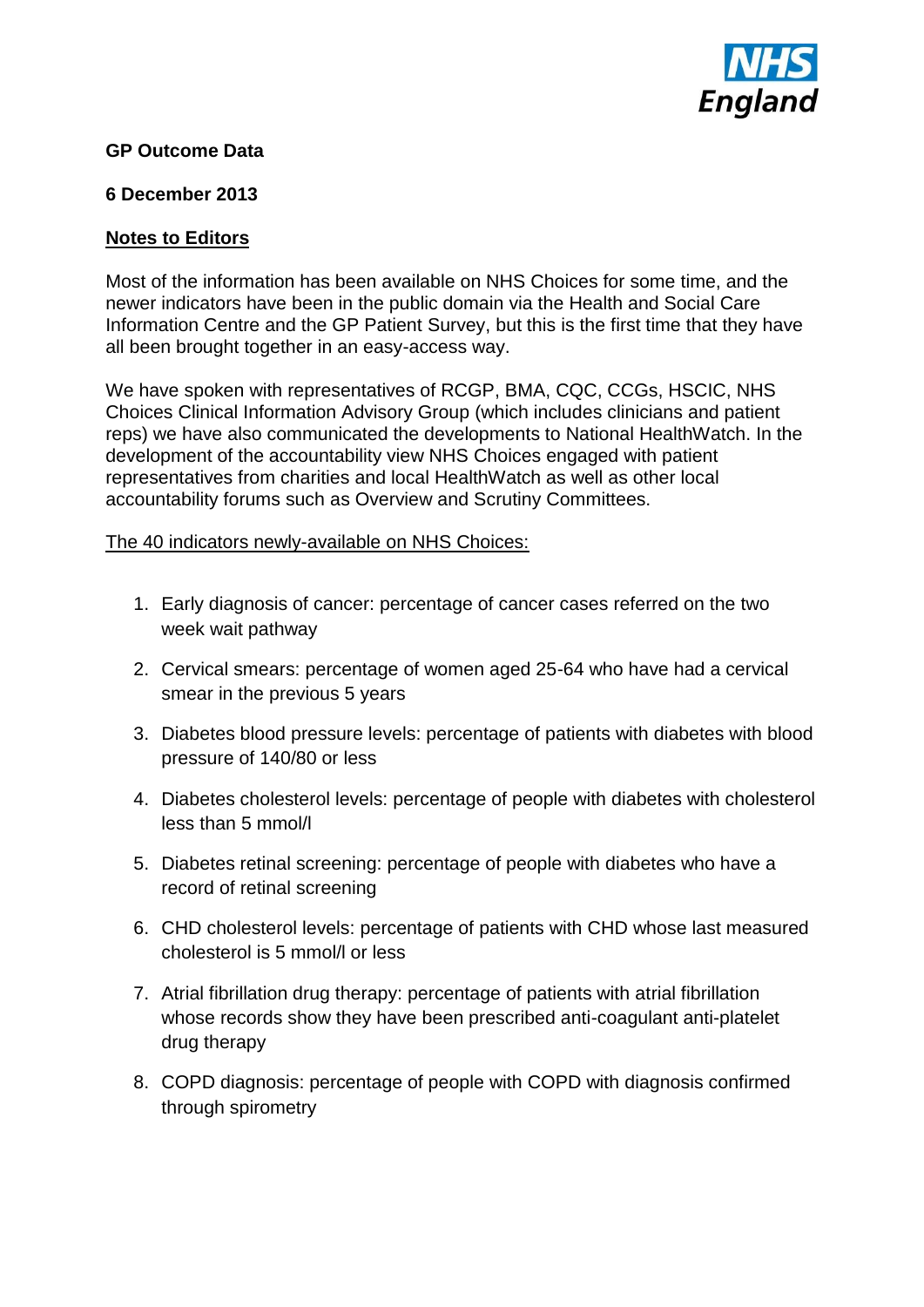- 9. Asthma diagnosis: percentage of people with asthma aged 8 and over diagnosed with measures of variability or reversibility
- 10.Flu vaccination for older people: percentage of people aged over 65 who have had a seasonal flu vaccination
- 11.Flu vaccination for at risk groups: percentage of people aged between 6 months and 65 years in clinical risk groups that receive the seasonal flu vaccination
- 12.Smoking status: percentage of patients who smoking status has been recorded in the last 27 months
- 13.Smoking cessation advice: percentage of patients in at-risk groups who have been offered smoking cessation advice
- 14.Emergency hospital admissions: rate of emergency hospital admissions for selected long-term conditions as a proportion of total number of patients per GP practice<sup>±</sup>
- 15.Emergency admissions per 1,000: number of emergency admissions per 1,000 people on practice list
- 16.A&E attendances per 1,000: number of A&E attendances per 1,000 people on practice list<sup>±</sup>
- 17.Mental health depression: In those patients with a new diagnosis of depression, recorded between the preceding 1 April to 31 March, the percentage of patients who have had an assessment of severity at the time of diagnosis using an assessment tool validated for use in primary care
- 18.Mental health severe mental illness: The percentage of patients with schizophrenia, bipolar affective disorder and other psychoses who have a record of blood pressure in the preceding 15 months
- 19.Mental health severe mental illness: The percentage of patients with schizophrenia, bipolar affective disorder and other psychoses who have a record of cholesterol in the preceding 15 months
- 20.Mental health severe mental illness: This standard is presented as an overall indicator score, based on the results of two aggregated sub-indicators
- 21.Mental health severe mental illness follow-up: Severe Mental Illness Review Physical health checks (Blood glucose monitoring – Patients aged 40 years or over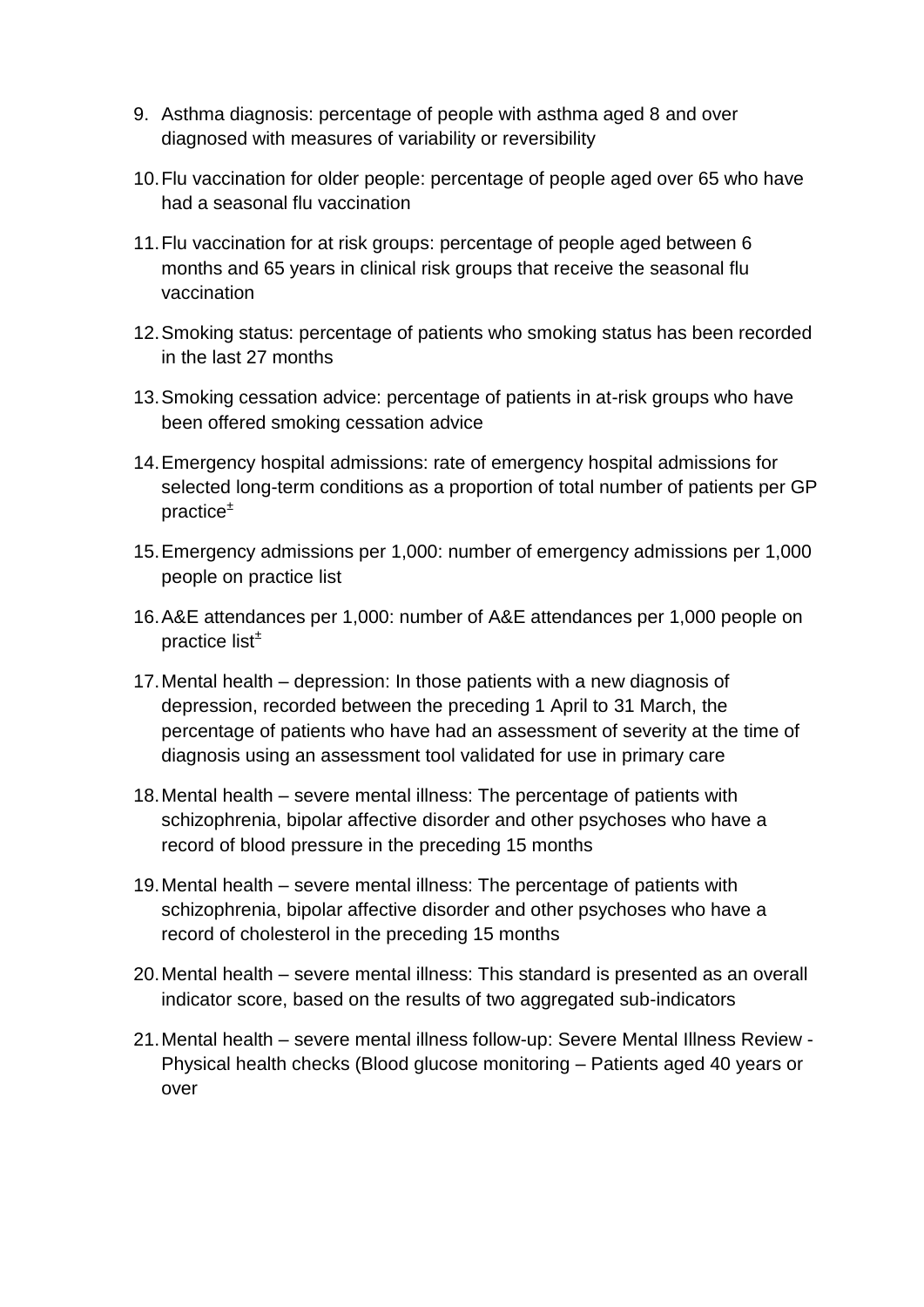- 22.Emergency admissions for ACS conditions: number of emergency admissions for ACS conditions per 1,000 population
- 23.QOF exception rate: average exception rate across all QOF indicators
- 24.GP patient experience: percentage of patients rating their practice as fairly good or very good\*
- 25.GP patient experience: percentage of patients rating their ability to get through on the phone as very easily or easy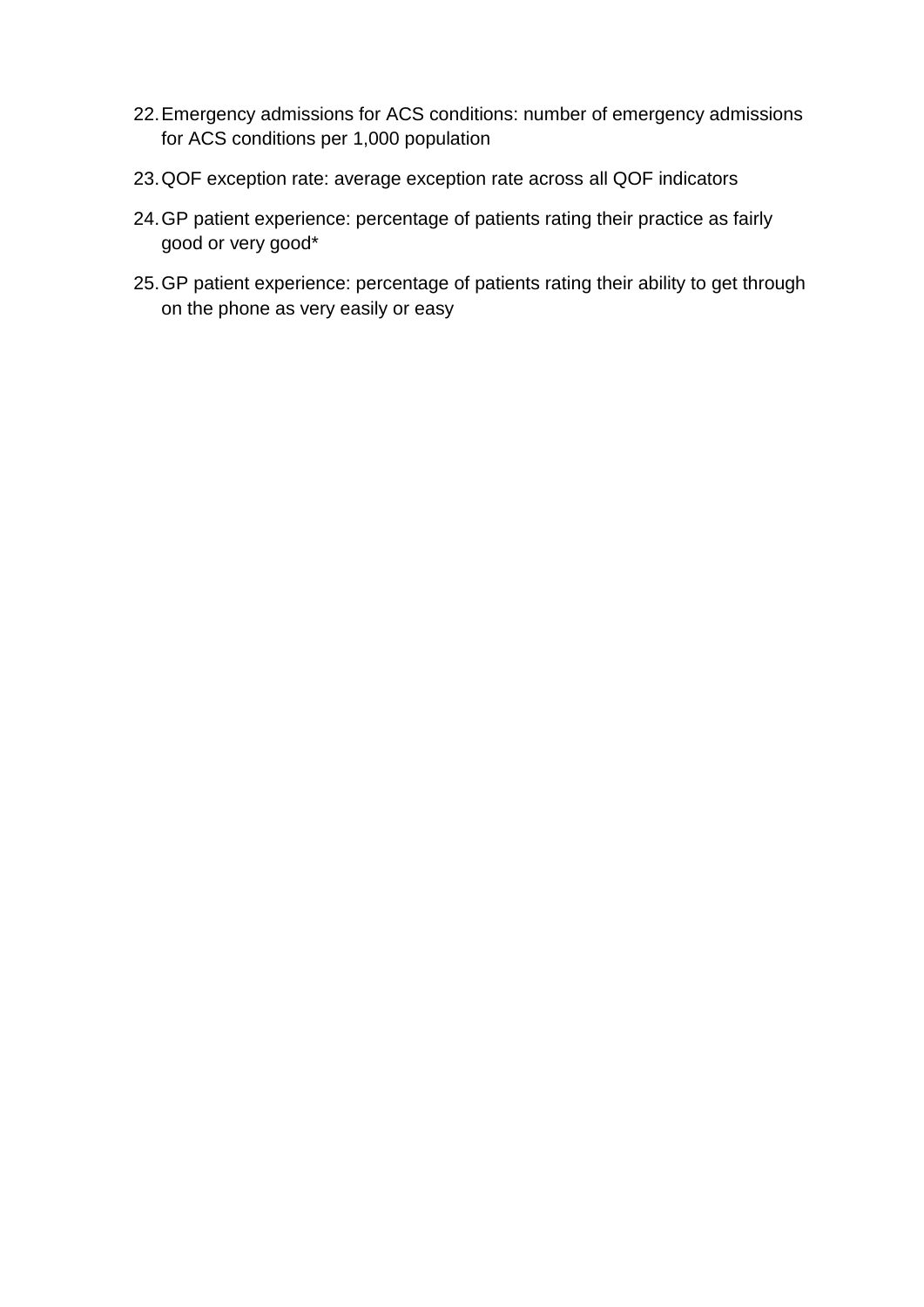- 26.GP patient experience: percentage of patients rating their experience of making an appointment as fairly good or very good
- 27.GP patient experience: The combined percentage of patients who answered positively to the questions 'Last time you saw or spoke to a GP from your GP surgery, how good was that GP at giving you enough time?' and 'Last time you saw or spoke to a nurse from your GP surgery, how good was that nurse at giving you enough time?.'
- 28.GP patient experience: The combined percentage of patients who answered positively to the questions 'Last time you saw or spoke to a GP from your GP surgery, how good was that GP at listening to you?' and 'Last time you saw or spoke to a nurse from your GP surgery, how good was that nurse at listening to you?'
- 29.GP patient experience: The combined percentage of patients who answered positively to the questions 'Last time you saw or spoke to a GP from your GP surgery, how good was that GP at explaining tests and treatment?' and 'Last time you saw or spoke to a nurse from your GP surgery, how good was that nurse at explaining tests and treatments?'
- 30.GP patient experience: The combined percentage of patients who answered positively to the questions 'Last time you saw or spoke to a GP from your GP surgery, how good was that GP at involving you in decisions about your care?' and 'Last time you saw or spoke to a nurse from your GP surgery, how good was that nurse at involving you in decisions about your care?'
- 31.GP patient experience: The combined percentage of patients who answered positively to the questions 'Last time you saw or spoke to a GP from your GP surgery, how good was that GP at Treating you with care and concern?' and 'Last time you saw or spoke to a nurse from your GP surgery, how good was that nurse at Treating you with care and concern?'
- 32.GP patient experience: The combined percentage of patients who answered positively to the questions 'Did you have confidence and trust in the GP you saw or spoke to?' and 'Did you have confidence and trust in the nurse you saw or spoke to?'
- 33.GP patient experience: The percentage of patients who gave a positive answer to 'Would you recommend your GP surgery to someone who has just moved to your local area?'

l

*2011-12 data currently available on NHS Choices*